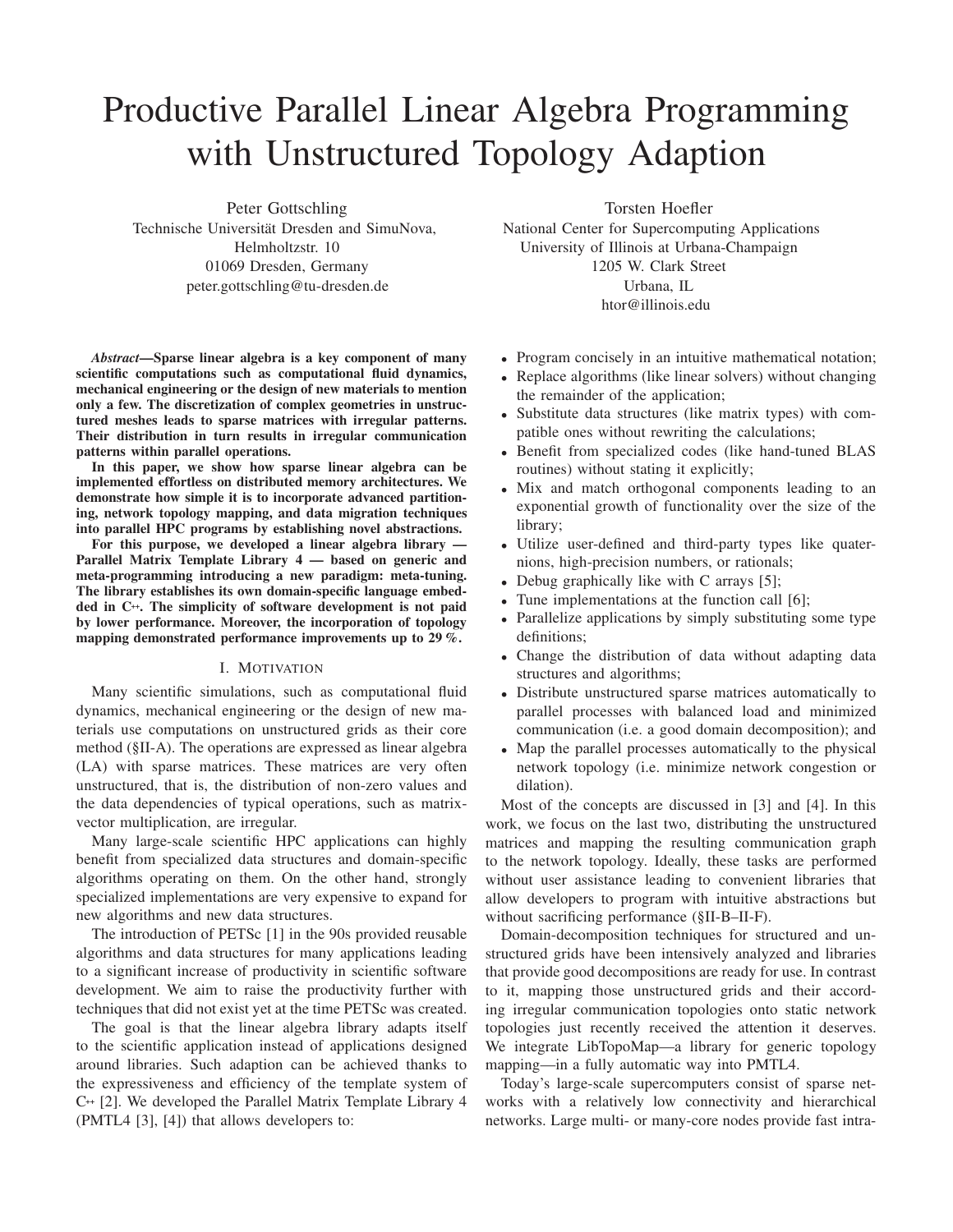node communication and are connected by multi-dimensional high-performance network topologies. Manual optimization for such architectures is difficult because parameters and topologies change for each system and even from run-torun based on the current allocation of nodes. Even if the network topology is understood, mapping the unstructured, input-dependent application topology is a daunting task. Thus, an automated and generic technique for mapping application communication topologies to network topologies during runtime is needed.

This fact is acknowledged in several parallel programming frameworks: CHARM++ [7] provides transparent support for topology mapping by process migration and the Message Passing Interface (MPI) [8, §7] allows users to specify the communication relations among processes of a parallel program, enabling the MPI implementation to renumber processes for efficient mapping.

**Contributions:** In this work, we propose an abstract library interface for parallel sparse matrix computations and effective mapping schemes. We show how the MPI-2.2 graph interface and the topology mapping library can be integrated into parallel applications without increasing code complexity.

We will show in §II-B–II-D that using our mapping in the Parallel Matrix Template Library 4 (PMTL4) is as easy as writing Matlab code. The partitioning and the topology mapping is entirely orthogonal to the distributed data layout and hidden from the user. The two transformations can be specified by a single object applicable universally on matrices and vectors. All information for partitioning and mapping can be extracted from a sparse matrix allowing to write the reorganization in a single statement.

## *A. Related Work*

**Parallel Linear Algebra:** In addition to several libraries for dense parallel LA—e.g., PLAPACK [9]—two libraries outstand for sparse parallel LA: PETSc and Trilinos [10]. PETSc is written in C and can be easily interfaced with applications in C, C**++**, and Fortran. The drawbacks of the library are the not particularly concise interface and the restriction to one scalar type, that is, programmers using both real and complex arithmetic need two installations of the library. Trilinos is implemented generically—thus enabling arbitrary arithmetic but the interface is still quite complicated. To our best knowledge, no library uses MPI topology mapping.

**Partitioning and Topology Mapping:** We use the well known library ParMETIS [11] to compute a domain decomposition that minimizes the communication volume during the computation. ParMETIS computes a  $(k,1+\epsilon)$ -balanced partitioning which is optimized for partitioning large input domains.

Several researchers investigated techniques to optimize process mappings on parallel computers. Different heuristics have been applied to the problem. Träff [12] uses partitioning strategies, similar to ParMETIS, for mapping to strictly hierarchical networks (e.g., SMPs). Bokhari [13] uses the well-known problem of graph isomorphisms to find mappings by ignoring the influence of non-mapped edges. Lee and Agarwal [14] define a more accurate model including all edges in a simple greedy search strategy followed by a technique similar to simulated annealing. Similar techniques have been discussed by Bollinger and Midkiff [15]. The SCOTCH library offers static mapping based on recursive bisections to map arbitrary graphs [16].

Other, network- or topology-specific approaches exist for a limited set of topologies and systems, such as BlueGene/L [17] and Torus topologies [18].

Hoefler and Snir summarize known algorithms and develop an algorithm based on graph similarity in a survey paper [19] and proof that the problem of finding a mapping that minimizes dilation or congestion is NP-complete.

**Generic Programming and DSEL:** The principles of generic programming are consequently followed in the nonparallel linear algebra library uBLAS [20]. Parallelism in a generic manner is provided by Boost.MPI [21] and the Parallel Boost Graph Library [22]. The genericity of the latter allowed for expressing parallel sparse linear algebra computations by means of distributed graphs [23]. The elegance and efficiency of domain-specific embedded languages (DSEL) in scientific computing is best demonstrated by the library Life [24]. It uses the source-code transformation ability of the C**++** compiler to generate efficient executables from easy-to-read expressions in the finite-element domain.

# II. PARALLEL SPARSE LINEAR ALGEBRA

# *A. Why are Sparse Matrices Important in HPC*

Parallel HPC computers are dominantly used to simulate physical processes described by ordinary or partial differential equations (ODE/PDE). For illustration purpose, we consider the 3D simulation of a droplet sliding down a rippled ramp [25] as shown in Figure 1.

This process can be modeled by a diffuse domain Cahn-Hilliard system:

$$
\partial_t(\phi \mathbf{u}) + \nabla \cdot (\phi \mathbf{u} \mathbf{u}^T) = -\phi \nabla p + \nabla \cdot (\nu \phi \mathbf{D}) + \frac{\tilde{\sigma}}{\epsilon} \phi \mu \nabla c
$$
  
+  $\phi \mathbf{F} + BC_u$ ,  

$$
\nabla \cdot (\phi \mathbf{u}) = \mathbf{g} \cdot \nabla \phi,
$$
  

$$
\partial_t(\phi c) + \nabla \cdot (\phi c \mathbf{u}) = \nabla \cdot (\phi M(c) \nabla \mu) + BC_\mu,
$$
  

$$
\phi \mu = \phi W'(c) - \epsilon^2 \nabla \cdot (\phi \nabla c) + BC_c,
$$

where t is the time,  $\phi$  a phase field function, u the velocity, p the pressure,  $\mathbf{D} = (\nabla \mathbf{u} + \nabla \mathbf{u}^T)$ , c the phase field concentration,  $BC_u$ ,  $BC_\mu$ ,  $BC_c$  are internal boundary conditions, g the velocity of Γ,  $M(c)$  a mobility,  $\mu$  the chemical potential,  $\epsilon$  the interface size of  $\phi$ , and **F** the body force.

For numerical treatment, continuous domains are discretized by meshes of simpler geometry like triangles or tetrahedra. The continuous equations are discretized by methods like finite elements (FEM) on specific mesh points. This results in a sparse linear system whose solution approximates the continuous one at the mesh points. The equations above discretized with FEM on the before-mentioned 3D mesh yield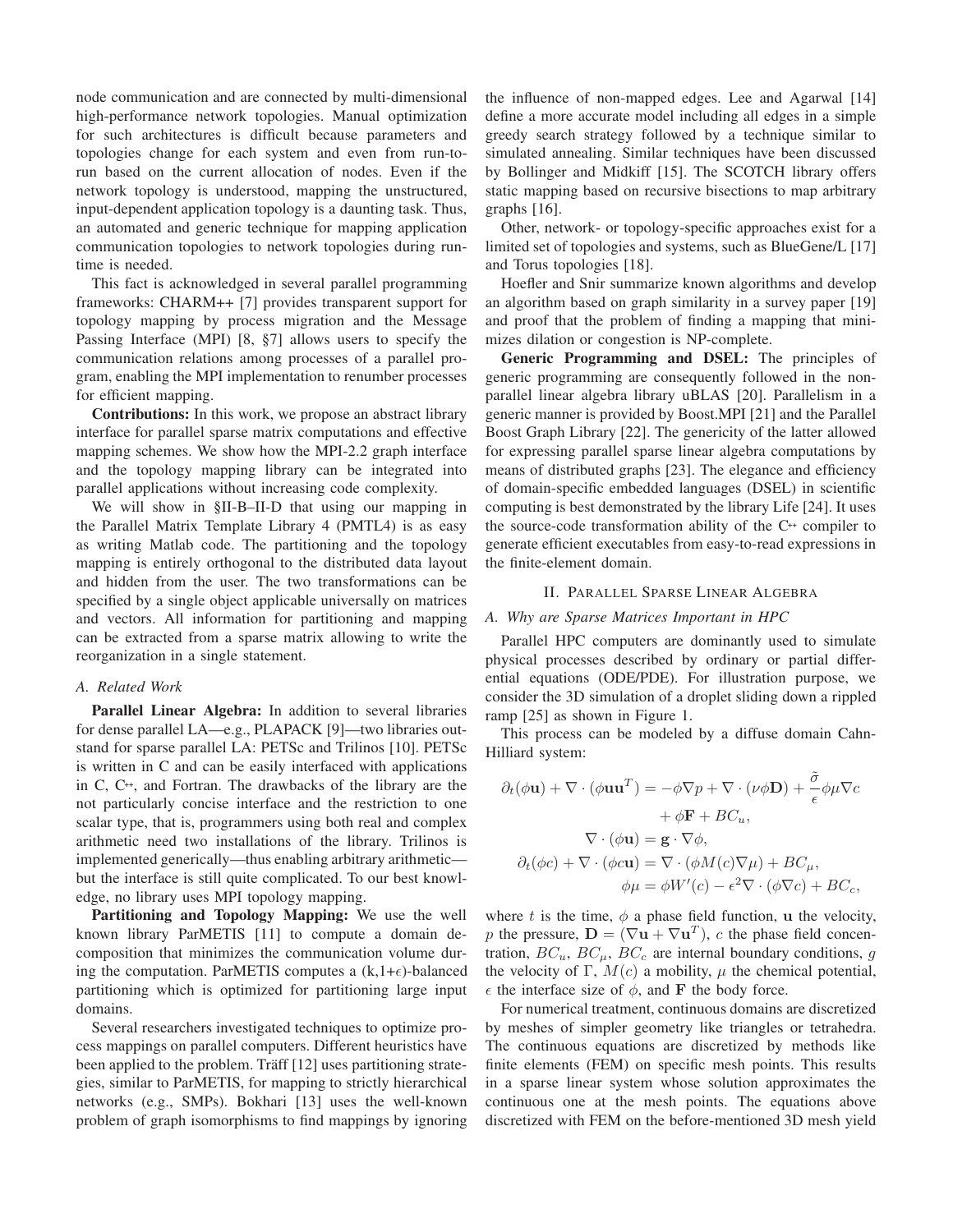

Fig. 1. Numeric simulation example of a droplet sliding down a ramp involving multiple coupled physical processes

a linear system where the sparse matrix has the sparsity pattern shown in Figure 2.



Fig. 2. Sparsity of the discrete problem's matrix

The regularity of the discretization mesh directly affects the pattern of the sparse matrix. If the mesh is an equi-distant grid then the sparse matrix is a regular stencil. Accordingly, irregular meshes yield unstructured matrices. Especially, adaptive mesh refinement (AMR) causes unstructured sparsity. Industrial applications in particular need dominantly simulations with unstructured sparse matrices. Therefore, their efficient handling in large-scale parallel simulations is extremely important.

Solving linear systems iteratively requires local vector operations, vector reductions, and matrix vector products. From the topology prospective, only the latter matters and we focus on its implementation.

### *B. Abstractions of Distributed Data*

The development of parallel HPC software is typically work-intensive. To decrease this effort it is very important to provide highly reusable components. Unfortunately, many approaches to reusability significantly impair performance, e.g. using techniques of object-oriented programming (OOP) at a fine-grained level can lead to slow-downs of one or more orders of magnitude [26].

The static polymorphism of C<sup>++</sup> templates avoids the runtime overhead of OOP or function pointers, confer [2]. Moreover, the reusability with templates is even broader then with OOP or function pointers because it is not limited to types derived from a specific base class or to functions with a specific signature but can be used with every type providing the according interface. This approach was formalized by Musser and Stepanov as Generic Programming (GP) [27], [28] based

on the algebraic foundations of Formal Concept Analysis [29]. The prototype of generic software is the Standard Template Library in C**++** [30].

Generic programming establishes tremendous expressiveness when augmented with Meta-programming [31]. Information on types are available within programs and can be explored to select the best suitable algorithm. Veldhuizen has shown that the template system of C<sup>++</sup> is Turing complete [32]. In fact it can be considered a complete functional language. Every expression in terms of integral values and types can be evaluated during compilation.

The Matrix Template Library [4] utilized these paradigms intensively. Incorporating meta-programming in numeric highperformance software enabled a new kind of tuning, called meta-tuning, that allows for generating tuned executables with every standard C**++** compiler [6]. For instance, loop unrolling can be parametrized in the function call or by formulas taking the argument type, the computed expression, or the underlying platform into consideration. It has been demonstrated [6] that the generated code has identical performance as its handwritten counter-part.

In the remainder of this section we introduce abstractions provided by the parallel MTL4 using the before-mentioned paradigms.

*1) Distribution:* We defined a concept Distribution that specifies how an index range can be divided into a given number of sub-sets. So far, we provide three types of Distribution:

- block distribution;
- cyclic\_distribution; and
- block\_cyclic\_distribution.

These are implemented as classes with functions to calculate:

- The number of local entries;
- The global index of a given local one;
- The location of a global index; ...

With this abstraction we can implement vectors and matrices of different distributions while using the same implementation.

*2) Distributed vectors:* This is defined by the two orthogonal abstractions of a local vector and a distribution:

#### **template** <**typename** LocalVector, **typename** Dist> **class** distributed;

The parametrization of the local vector allows for sparse vector and vector types from third-party libraries. The global indices of the vector are mapped to the process according to the vector's distribution object. For instance, an object of type block distribution always arranges the indices associated with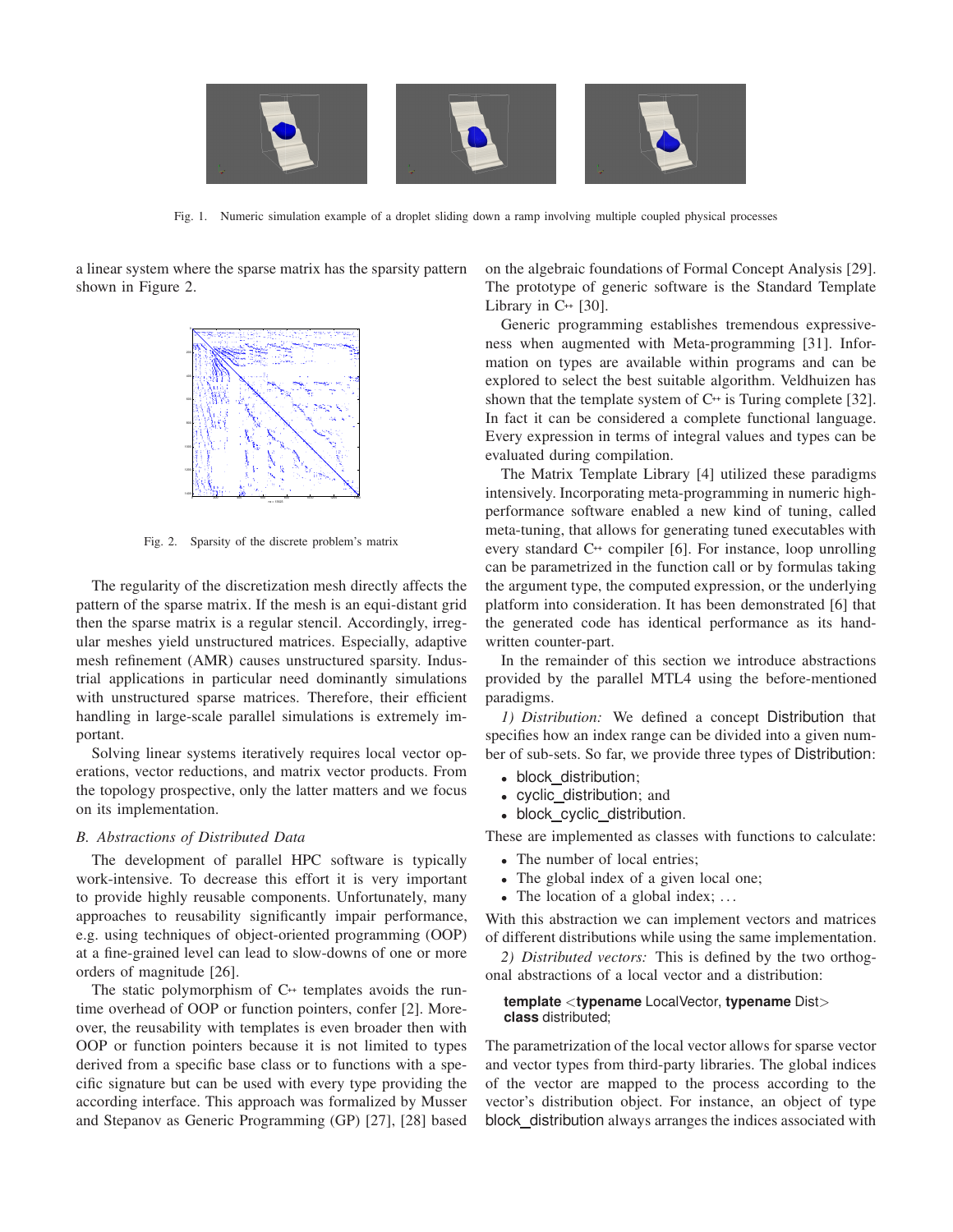a process consecutively whereas the size of each block can be set automatically or defined explicitly.

*3) Distributed matrices:* The design space for distributed matrices is larger since there are already more types for local matrices. Furthermore, we define a second distribution:

#### **template** <**typename** LocalMatrix, **typename** Dist1, **typename** Dist2> **class** distributed;

Matrices being finite-dimensional linear operators from one vector space into another, a distributed matrix can accordingly map a vector stored in distributed manner (i.e. Dist2) onto a vector stored with a different distribution (i.e. Dist1). To avoid name conflicts the two class templates distributed are defined in the name spaces mtl::vector and mtl::matrix accordingly.

*4) Migrations:* A migration object provides a generic definition of how distributed vectors and matrices are copied to ones with other distributions, more details follow in §II-D.

# *C. Parallel Operations*

Parallel operations constitute of local numeric operations on blocks and communication. To support user-defined types, e.g., high-precision arithmetic numbers, for elements of distributed matrices and vectors, we use the generic communication library Boost.MPI [21]. This library works with all types that are serializable by Boost.Serialization [33].

*1) Initializing Distributed Data:* For this purpose we use the same abstraction as for non-distributed data: inserter. The concept is described in detail in the MTL4 tutorial [3] and we only discuss its genericity in the parallel context here. Thus, the following code snippet is valid for both distributed and non-distributed matrices:

$$
\{\begin{array}{c}\n\text{matrix::inserter}{<}\text{type\_of\_A}, \text{update}> \text{ins(A)};\n\text{for } (\dots) \\
\text{ins[i][j]} << x;\n\end{array}
$$

In case that A is a distributed matrix, the inserter is specialized to the distributed implementation. The indices are assumed to be global. As in the non-distributed case, the behavior of A is undefined as long as the inserter exists. The inserter's destructor sets up A including sending data to the owning processes and creating buffers for future communications.

The inserter concept allows programmers to write initialization functions that work both on distributed and nondistributed matrices. For instance, in a finite element code one can just insert the element matrices if the elements are distributed in the parallel case (what they usually are). Redundant insertions of entries are incorrect with incremental updates and with overwriting update it is correct but rather inefficient.

*2) Calculations:* Parallel calculations on distributed data are syntactically equal with their non-parallel counterparts:

represents in our library a parallel matrix vector product when distributed matrix/vectors are used. The dispatching among operations is entirely performed at compile time.

Internally, the operation above is implemented by the function template:

```
template <typename Matrix, typename VectorIn,
         typename VectorOut>
void inline dist mat cvec mult(const Matrix& A,
              const VectorIn& v, VectorOut& w)
{
    dist_mat_cvec_mult_handle h=
       dist_mat_cvec_mult_start(A, v, w);
    local(w)= local(A)
*
local(v);
    dist_mat_cvec_mult_wait(A, v, w, h);
}
```
The calculation is split into three parts: the start of the communication, the operations on local blocks, and the completion with the received remote data. The encircling communicative parts will be realizable with eight schemes resulting from the respective choices between:

- Blocking or non-blocking;
- Collective or point-to-point;
- Derived-type-based or packed.

Not all combinations are implemented yet. Our benchmarks use non-blocking point-to-point communication overlapped with computations.

## *D. Migration*

To minimize communication by better locality, we perform a graph partitioning on the matrix's sparsity graph. The result is a *partition*, i.e. a mapping from index to processor

$$
p\colon \mathcal{I}\to \mathcal{P}.
$$

Subsequently, the processes can be optionally permuted according to the topologies

$$
\pi\colon \mathcal{P}\to \mathcal{P}.
$$

Both functions can be combined to a topology-aware partitioning

$$
\hat{p} = \pi \circ p \colon \mathcal{I} \to \mathcal{P}.
$$

Sorting the indices by assigned processors yields a new block distribution. The migration from old to new distribution is represented by a block migration object:

block\_migration migr= parmetis\_migration(A); matrix\_type B(A, migr);

Passing the migration object to a matrix or vector constructor provides a convenient way for migration (not the only one). The entire partitioning, topology mapping, and migration can be realized with a single statement like:

matrix\_type B(A, parmetis\_migration(A));

However, since multiple objects usually need to be migrated consistently, it is better to keep the migration object as in the first listing. This object can also be used for migrating back results to the original distribution (as needed for postprocessing):

y= A \* x;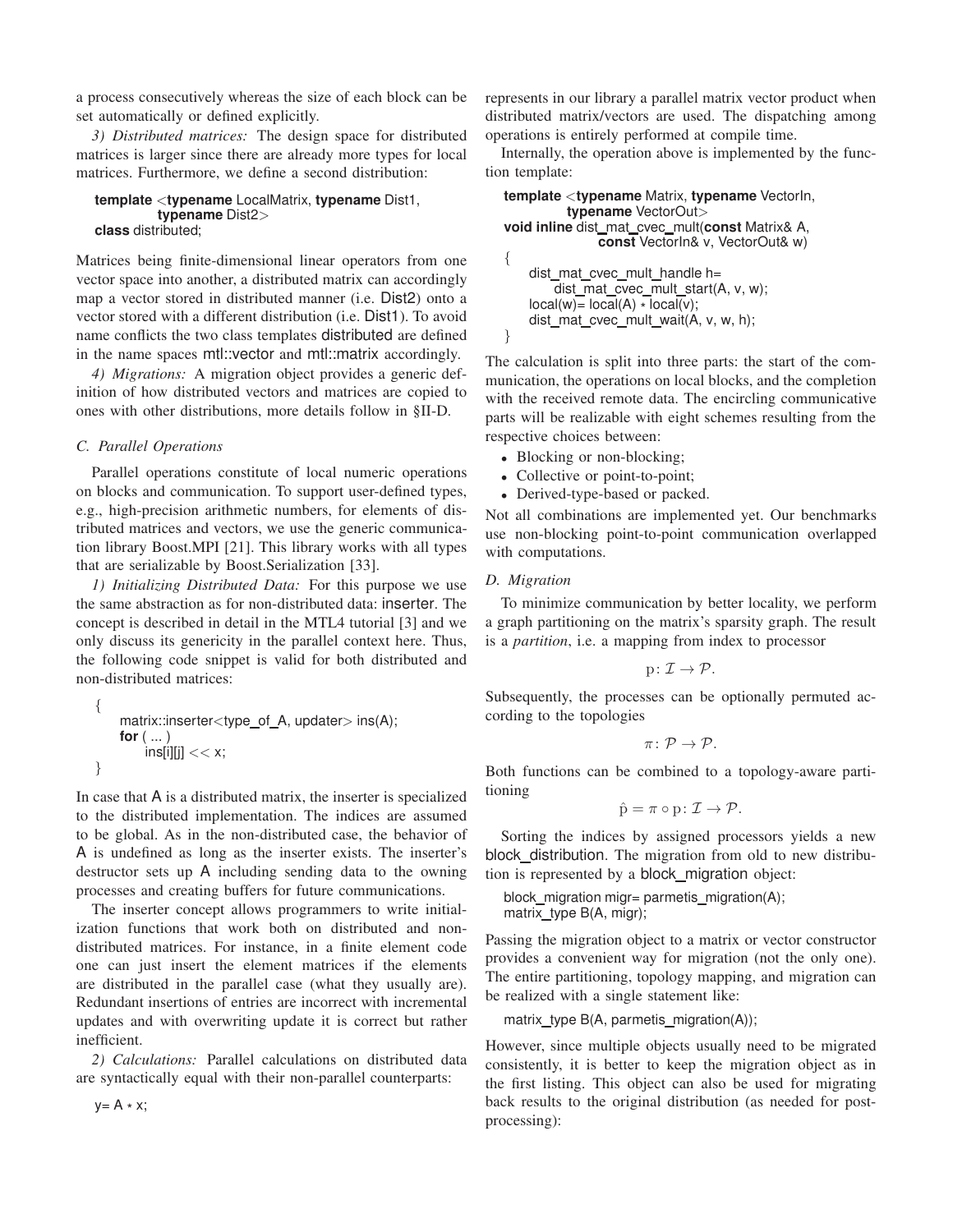

Fig. 3. Domain distribution and topology Mapping of an Example Matrix (F1) running with eight processes on four dual-core compute nodes.

}

vector\_type x2(x, reverse(migr));

Figure 3 illustrates the impact of partitioning and topology mapping on a sample matrix (F1 from Table I). First, the matrix was read from file and stored block-wise with the rows in the same order as in the file, see Figure 3(a). Although the details are difficult to read in this representation it is obvious that the sub-problems are almost completely connected. In a matrix vector product 715,655 entries must be sent, that is all vector entries are sent twice in average. The longest message already contains 38,696 entries.

Repartitioning the matrix—Figure 3(b)—i.e. permuting the rows for better locality reduces the connectivity of the subdomains, the overall message size to 13,310 entries and the longest message to 2,970 entries. Let us assume that the computations are performed on four dual-core nodes. If the sub-domains are assigned in order to the cores as depicted in Figure 3(c), the longest message would contain 5,800 entries and the entire communication is between nodes without any intra-node communication, i.e. the total message size is still 13,310. Mapping the sub-problems according to their communication topology—as in Figure 3(d)—reduces the communication load to 4,455 entries.

## *E. Complete Solution*

The following example contains a complete application that sets up a linear system, computes a partitioning including topology mapping, migrates the data, solves the linear system and migrates the data back:

```
#include <iostream>
#include <boost/numeric/mtl/mtl.hpp>
#include <boost/numeric/itl/itl.hpp>
int main(int argc, char* argv[])
{
    using namespace mtl;
    typedef mtl::vector::distributed<dense vector<double> >
        vector_type;
    typedef matrix::distributed<compressed2D<double> >
```
par::environment env(argc, argv);

matrix\_type;

// Set up linear system matrix\_type A(io::matrix\_market("heat\_transfer.mtx")); vector\_type  $b(num_{av}(A), 1.0);$ 

```
// Migrate data
par::block_migration migration= parmetis_migration(A);
vector_type b2(b, migration), x2(resource(b2));
matrix_type A2(A, migration);
// Solve A2 * x2 = b2itl::pc::ilu_0<matrix_type, float> P(A2);
itl::cyclic iteration<double> iter(b2, 500, 1.e−8, 0.0, 100);
bicgstab 2(A2, x2, b2, P, iter);
// Migrate back and post−process
vector_type x(x2), reverse(migration));
par::sout << "solution is " << x << std::endl;
return 0;
```
The preconditioner  $ILU_0$  (incomplete LU factorization without fill-in) is specialized for distributed matrices and performs a block-wise ILU on each local matrix. By default the values of the precoditioners have the same type as those of the preconditioned matrix. In our example, we explicitly used single-precision as this allows for faster calculation without significant loss of precision or convergence.

Although such comparisons are problematic, realizing the same task with PETSc takes according to experts several 100 lines of code in order to achieve good performance. Performing the preconditioner with a lower precision is not possible at all. Figure 4 shows for a 2D Poisson equation that our conjugate gradient (CG) solver performed slightly better than PETSc for realistically large examples. In this weak scaling the tests (from top down) contain about 1,  $1/2$ , and 1/4 millions unknowns per core, more details and other benchmarks in [3].

## *F. Domain-specific Embedded Language*

The manner how to define a DSEL in C**++** is driven by the fact that the language provides about 30 user-definable operators but allows at the same time for the introduction of an infinite number of types. Thus, in order to provide a broad functionality with a compact notation, the user-definable operators must be appropriately overloaded for multiple types.

For instance, the MTL4 contains a sub-matrix function:

sub\_matrix(A, i, j, k, l)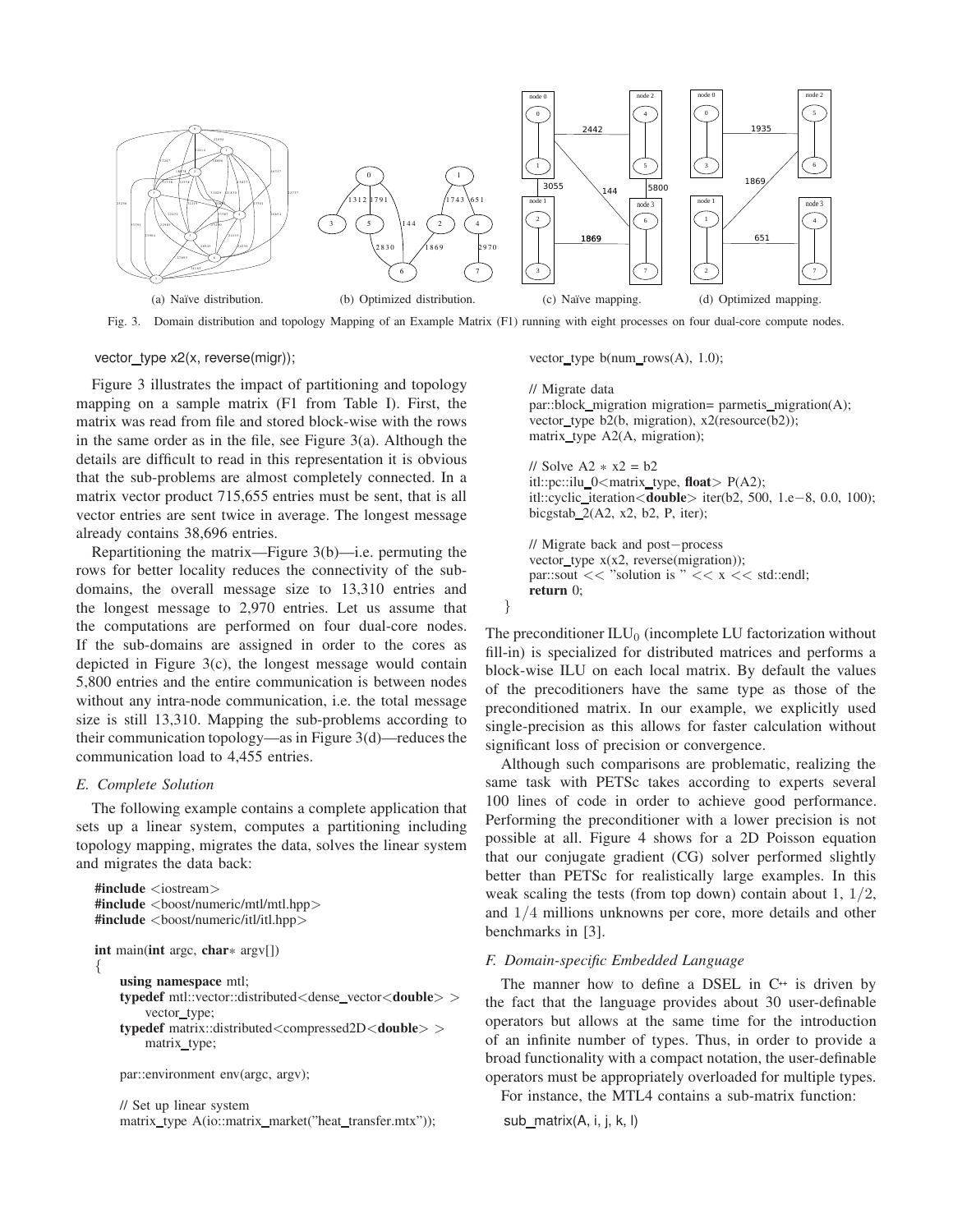

Fig. 4. Runtime of one iteration of a CG solver in PETSc and PMTL4

Unless programmers work frequently with this function, they will need to look up the documentation whether "j" is the last row or the first column of the sub-matrix. One might even wonder whether the matrix is the first or the last argument of the function. In contrast to it, by introducing a right-open index range the expression:

A[irange(i, j)][irange(k, l)]

is understandable intuitively. Although we are not able to provide the same notation as in Matlab, we can still establish a similar interface by defining operators type-dependently.

The bracket operator for matrices is currently overloaded five-fold:

| $A$ [int][int]                              | $\Rightarrow$ matrix element: |
|---------------------------------------------|-------------------------------|
| A[irange][irange] $\Rightarrow$ sub-matrix; |                               |
| A[int][irange]                              | $\Rightarrow$ row vector;     |
| A[irange][int]                              | $\Rightarrow$ column vector;  |
| A[iset][iset]                               | $\Rightarrow$ sub-matrix;     |

iset is a set of indices and the sub-matrix resulting from the last expression may refer to arbitrary rows and columns of the referred matrix.

Using this notation, the implementation of an LU factorization is compact and very readable:

```
for (std::size_t k= 0; k < num_rows(LU)−1; k++) {
    if(abs(LU[k][k]) \leq eps) throw matrix_singular();
    irange r(k+1, imax); // Interval [k+1, n-1]LU[r][k]/= LU[k][k];
    LU[r][r]—= LU[r][k] ∗ LU[k][r];
}
```
A notation particularly introduced for performance tuning is:

expr1 || expr2;

The combined expression declares two operations that are usually calculated sequentially to be performed in parallel. In parallel does not mean here that two threads are started but the evaluation is fused. For example, the following two calculations are calculated consecutively in an iterative solver:

r−= alpha \* q;  $rho = dot(r, r);$ 

Merging this two operations into one single loop can provide perceivable acceleration due to better locality. We established a domain-specific notation for such fusion to be realized by meta-programming:

(lazy(r) −= alpha <sub>\*</sub> q) || (lazy(rho) = lazy\_unary\_dot(r));

Whether two operations can be merged depends on the argument types, e.g. column-major matrices are not suitable. The meta-programming methods in MTL4 ascertain that only fusible expressions are merged. A detailed description with benchmark results will be published in the near future.

#### III. TOPOLOGY MAPPING

We use and adapt the open-source mapping library, LibTopoMap [19], that incorporates all published algorithms and provides topology mapping for arbitrary multicore architectures and topologies. LibTopoMap offers mappings based on greedy, recursive bisection, graph similarity, and simulated annealing techniques. It also integrates support for SCOTCH [16] static mapping.

We compare LibTopoMap's greedy and reverse Cuthill McKee (RCM) mapping strategies. Further, we apply threshold accepting (TA) to improve the solution further. However, TA can take prohibitively long at larger scales, cf. [19]. We minimize the maximum congestion per link in order to achieve the best runtime.

## *A. Example Matrices*

In order to allow everybody reproducing our results we switch here from the introduction example to publicly accessible matrices. We chose three real-world matrices from the University of Florida Sparse Matrix Collection [34]: F1, Ga41As41H72, and ldoor. All matrices represent unstructured meshes. F1 and ldoor are symmetric stiffness matrices approximating elasticities in structural mechanics—of realworld objects: F1 models an Audi engine crankshaft and ldoor a van's door. Ga41As41H72 belongs to a symmetric eigenvalue problem in density functional theory. Table I lists sizes and numbers of non-zero (nnz) entries for each matrix.

| <b>Matrix Name</b>       | <b>Rows/Columns</b> | NNZ (sparsity)        |
|--------------------------|---------------------|-----------------------|
| F1                       | 343.791             | $26.837.113(0.227\%)$ |
| ldoor                    | 952.203             | $42.493.817(0.047\%)$ |
| Ga41A <sub>s41</sub> H72 | 268,096             | 18,488,476 (0.257\%)  |
|                          |                     |                       |

TABLE I

MATRIX DIMENSIONS AND NUMBER OF NON-ZERO (NNZ) ENTRIES.

#### *B. Network Topologies*

We use two different test systems, Deimos and Odin. Deimos consists of 729 quad-core nodes connected with three 288 port InfiniBand switches as shown in Figure 5(a). The network has a rather low bisection bandwidth due to its unique topology. The batch system on Deimos allocates cores and not necessarily full nodes, thus, large jobs are usually scattered across different nodes on the entire machine.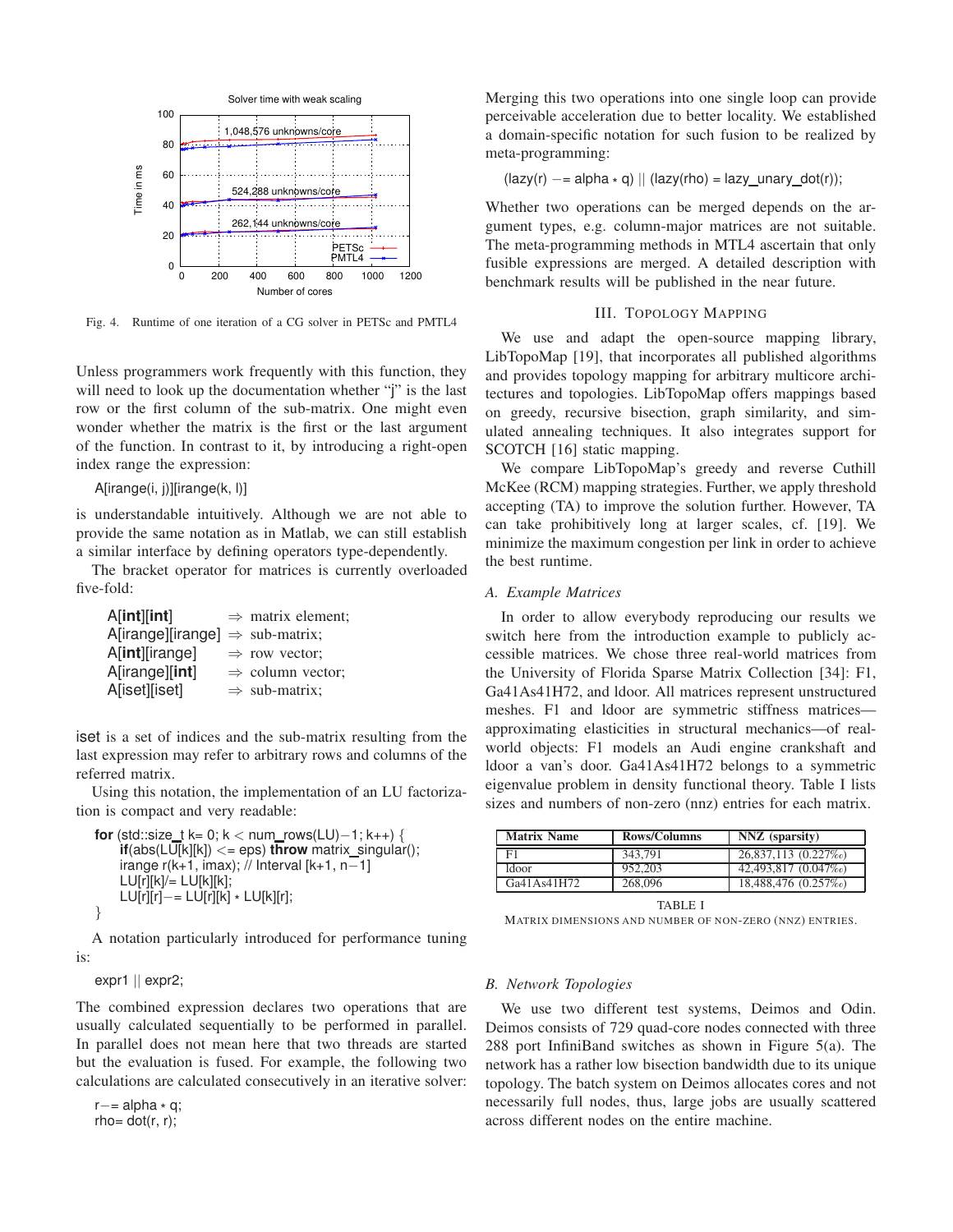

(a) Deimos with 729 nodes. (b) Odin with 128 nodes<br>Fig. 5. Visualization of network topologies used in the exper Visualization of network topologies used in the experiments.



Fig. 6. Odin F1 Congestion.

Odin consists of 128 quad-core machines connected with InfiniBand. The network is a two-stage folded Clos network with full bisection width. The physical topology is shown in Figure 5(b). However, the *effective bisection bandwidth* is only 80% due to static routing [35]. The batch system guarantees the allocation of complete nodes. One important fact is that the injection bandwidth in Odin is limited by a slow PCI-X link to  $\approx$  500 MiB/s which is only half of the link bandwidth. The resulting higher bandwidth in the network limits the effects of congestion significantly.

## *C. Mapping Results*

We first discuss the strategies' theoretical improvements of maximum congestion (from here on simply "congestion") and average dilation (from here on simply "dilation") on different process and network topologies. Congestion represents the maximum number of data items that have to traverse a single link in the communication network and can thus be seen as a measure of performance. Dilation measures the average distance that a message has to travel in the network and is thus an indicator of power consumption. The optimization goal can be chosen on a case-by-case basis. We saw very similar optimization potential and results for the different matrices, however, heavily depend on the underlying topology. Thus, we discuss the matrix F1 as a representative example for all matrices.

Figure 6 compares the congestion of the different mapping strategies. The leftmost bar indicates the naive (identity) mapping (cf. Figure 3(c)) followed by greedy mapping without and with TA, and the RCM mappings without and with TA, respectively. Each cluster of bars indicates a specific allocation strategy, e.g., "30/2" means the job run on 30 nodes with 2



Fig. 7. Deimos F1 Congestion.

ppn, that is 60 MPI processes. We see that while our greedy strategy reduces the congestion significantly, RCM performs much better. TA results in small improvement of all mappings.

We could not perform RCM mapping on Deimos because the allocation policy does not guarantee the required "symmetric allocation", where each physical node has exactly the same number of processes (cf. [19]). Thus, Figure 7 shows only greedy results that still perform well.

## *D. Benchmarks*

Now we present benchmark results for sparse unstructured matrix-vector multiplications (100 times) with a *naive* (roundrobin) distribution (cf. Figure 3(a)), simple *graph partitioning* (cf. Figures 3(b) and 3(c)), and *topology mapping* of the partitioned graph (cf. Figure 3(d)).

We found that the measured performance benefit of topology mapping on Odin was less than 5% even though the simulation (cf. Figure 6) suggests a 2x reduction in congestion. The link bandwidth on Odin's InfiniBand is nearly twice as high as the injection bandwidth of each node and a two-fold improvement congestion is not measurable. We show an example measurement on Odin in Figure 8(a).

Figures 8(b) and 8(c) show the benchmark results on Deimos which, unlike Odin, has full injection bandwidth. We see improvements of up to 75% from partitioning the input and an additional 26% after applying greedy topology mapping. More matrices are examined in [19].

#### IV. DISCUSSION AND CONCLUSIONS

We show how to utilize generic programming techniques to design and implement an efficient and productive linear algebra library using advanced concepts such as graph partitioning and topology mapping for unstructured matrices. Our generic library design using operator overload provides essentially a domain-specific language for linear algebra computations.

We demonstrate that an intuitive easy-to-use interface does not conflict with the goal of achieving highest performance on parallel computers. In the contrary, we show that the full potential of partitioning and advanced topology mapping can be provided "under the hood". Our library follows the guidelines for good MPI library design [36] and completely hides all communication and data-distribution functions from the user. Thus, it enables highest performance portability across a wide variety of architectures and arbitrary network topologies.